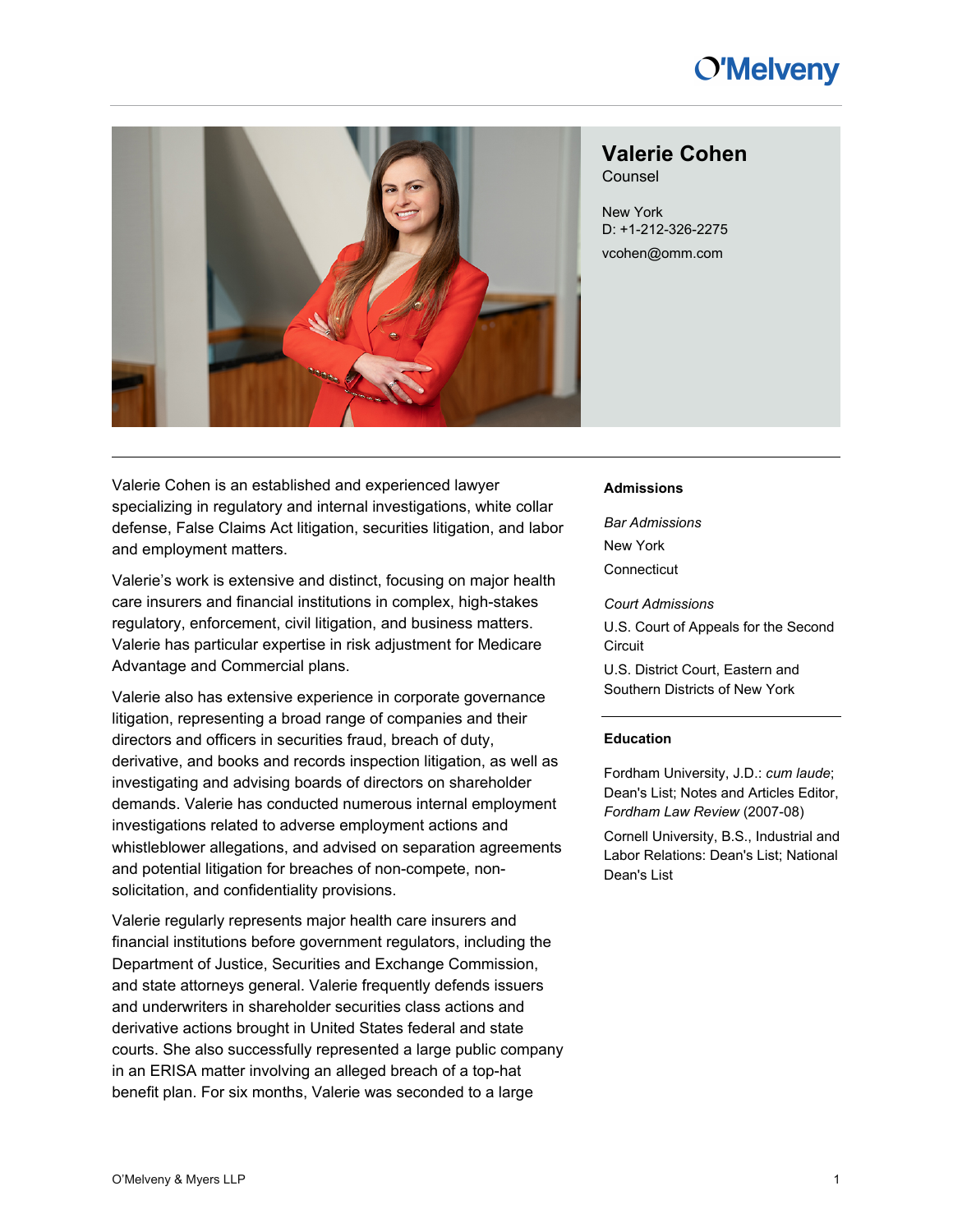financial firm to assist in-house counsel with regulatory investigations, securities class actions, derivative actions, and ERISA litigation.

Valerie also maintains an active and dynamic pro bono practice. Her experience in this regard includes a trial victory on behalf of an elderly and disabled client and the representation of Holocaust survivors seeking reparations and pension payments for work performed in ghettos. Valerie is passionate about her practice and ensuring that her clients' causes and needs are met.

## **Experience**

- Defending a national Medicare Advantage organization in a regulatory investigation False Claims Act.
- Defended a national Medicare Advantage organization in a federal False Claims Act litigation.
- Conducted an internal investigation into whistleblower allegations related to a national Medicare Advantage organization's compliance with Medicare Advantage regulations.
- Represented a financial institution in connection with various investigations and litigation related to high frequency trading.
- Represented Chinese fertilizer company in shareholder derivative litigation.
- Represented financial institutions as underwriters in shareholder securities class actions and derivative actions in federal and state courts.
- Represented audit committee of multinational consumer goods company in shareholder demand investigation.
- Represented large shoe company in shareholder demand matter.
- Represented large technology company in shareholder demand matter.
- Represented large food and beverage company in federal ERISA litigation.

## **Professional Activities**

### **Clerkships**

• Honorable Peter K. Leisure, U.S. District Court, Southern District of New York

### **Externships**

• Honorable John G. Koeltl, US District Court, Southern District of New York

#### **Member**

• New York State Bar Association, Federal Bar Council, American Bar Association

### **Lecturer**

- Continuing Legal Education Program (NY), Nuts and Bolts of Filing a Summary Judgment Motion (November 2014)
- Continuing Legal Education Program (NY), Shareholder Demands and Derivative Suits Under Delaware Law (August 2012)

### **Co-Author**

• "Delaware Supreme Court Upholds Rare Ruling that Material Adverse Event Allowed Purchaser to Negate Merger," O'Melveny & Myers LLP Client Alert (December 2018)